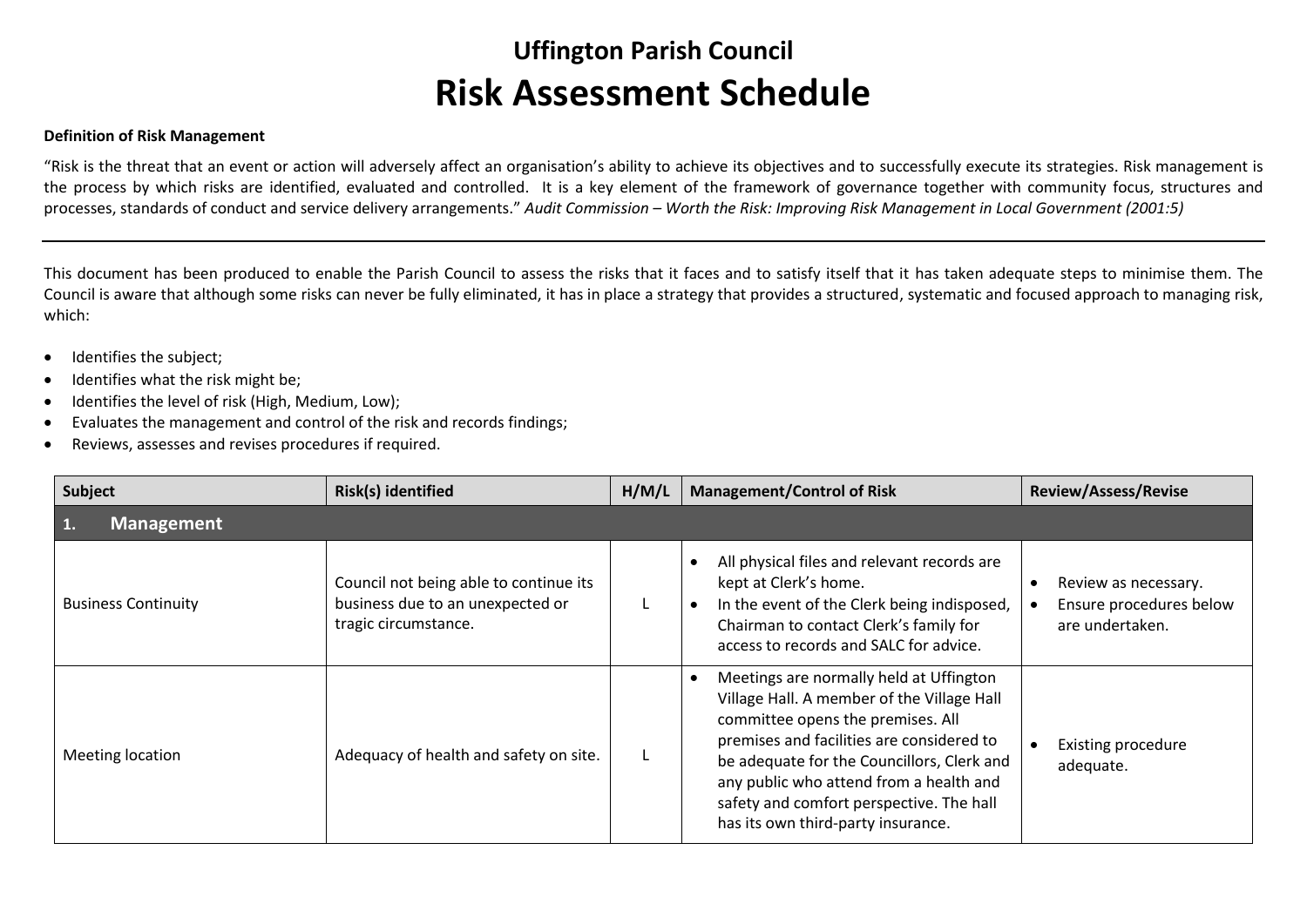| <b>Subject</b>             | Risk(s) identified                                                                  | H/M/L | <b>Management/Control of Risk</b>                                                                                                                                                                                                                                                                                                                                     | <b>Review/Assess/Revise</b>                                  |
|----------------------------|-------------------------------------------------------------------------------------|-------|-----------------------------------------------------------------------------------------------------------------------------------------------------------------------------------------------------------------------------------------------------------------------------------------------------------------------------------------------------------------------|--------------------------------------------------------------|
| Council records            | Loss through theft, fire, damage                                                    | M     | Current papers are held at Clerk's home.<br>Paperwork retained in line with retention<br>guidelines.                                                                                                                                                                                                                                                                  | Damage or theft is unlikely<br>and so provision<br>adequate. |
| Council records electronic | Loss through damage, fire, corruption<br>of computer                                | M     | Parish Council's electronic records are<br>stored on the Clerk's computer and<br>backed up when changes have been made<br>on a memory stick. One copy with Clerk,<br>second copy with Chairman.                                                                                                                                                                       | <b>Existing procedure</b><br>adequate                        |
| 2.<br><b>Assets</b>        |                                                                                     |       |                                                                                                                                                                                                                                                                                                                                                                       |                                                              |
| Recognition of assets      | Assets belonging to the Council not<br>being adequately identified and<br>recorded. | L     | Asset register reviewed by meeting of full<br>Council annually in May.<br>Clerk adds new purchased assets to asset<br>$\bullet$<br>register as acquired.                                                                                                                                                                                                              | <b>Existing procedure</b><br>adequate                        |
| Safeguarding of assets     | Assets not being adequately insured<br>and cared for.                               | L     | Assets are few and generally low value.<br>Asset register reviewed by meeting of full<br>council annually in May.<br>Annual insurance review of replacement<br>costs for benches, notice boards,<br>computer equipment.                                                                                                                                               | <b>Existing procedures</b><br>adequate                       |
| 3.<br><b>Finance</b>       |                                                                                     |       |                                                                                                                                                                                                                                                                                                                                                                       |                                                              |
| Precept                    | Adequacy of precept                                                                 |       | Sound budgeting to underlie annual<br>precept.<br>Half yearly spend presented to<br>October full Council.<br>Year-end projections presented to<br>October full Council.<br>Annual Budget recommended to<br>October full Council.<br>Annual Budget approved at January<br>full Council.<br>Precept paperwork signed by Chairman of<br>Council at January full Council. | <b>Existing procedures</b><br>adequate                       |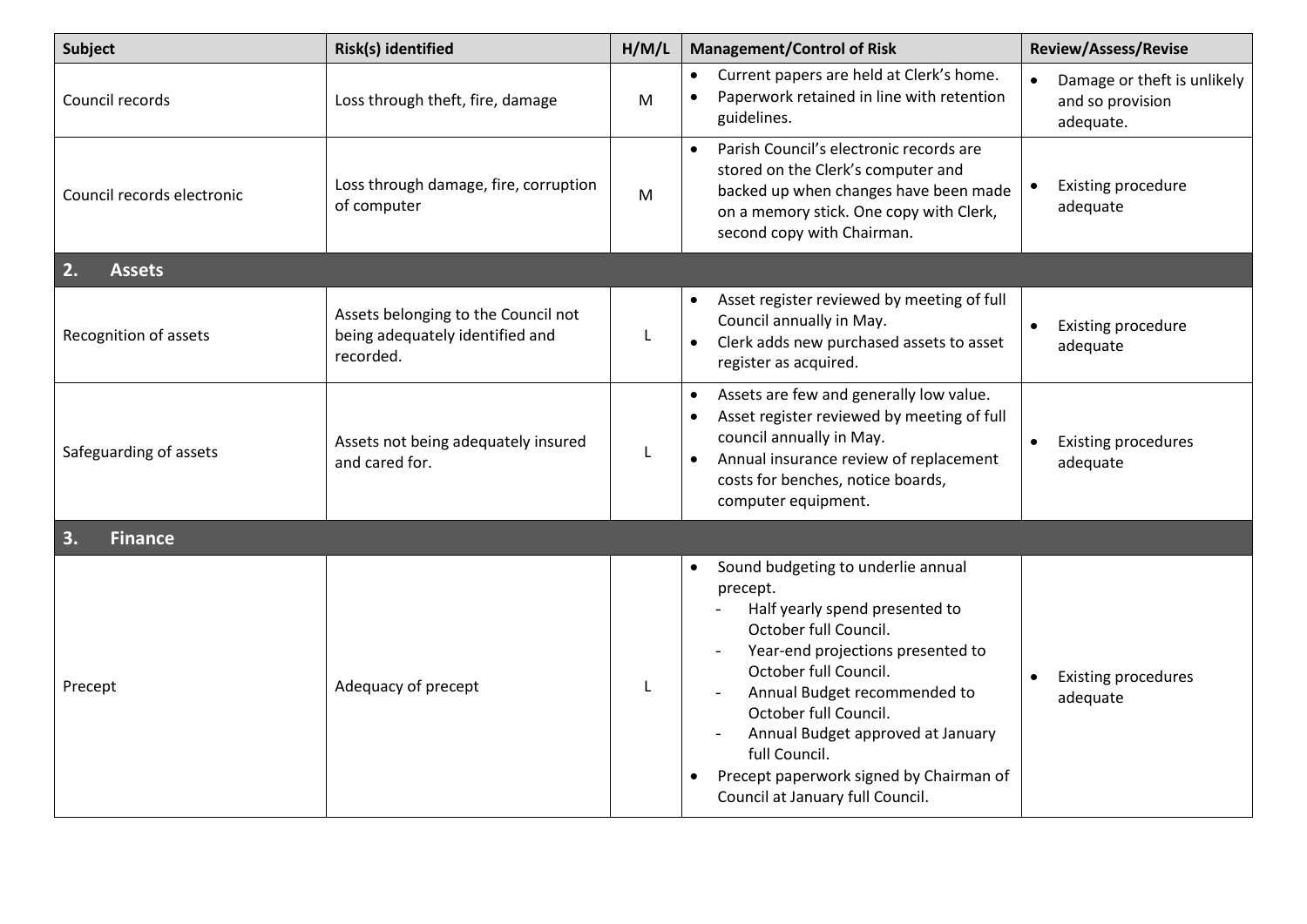| <b>Subject</b>                 | Risk(s) identified                                                           | H/M/L        | <b>Management/Control of Risk</b>                                                                                                                                                                                                                                                                                                                                                                                                        | <b>Review/Assess/Revise</b>                                                                                                                                                                                                                                         |
|--------------------------------|------------------------------------------------------------------------------|--------------|------------------------------------------------------------------------------------------------------------------------------------------------------------------------------------------------------------------------------------------------------------------------------------------------------------------------------------------------------------------------------------------------------------------------------------------|---------------------------------------------------------------------------------------------------------------------------------------------------------------------------------------------------------------------------------------------------------------------|
| <b>Banking</b>                 | Adequacy of banking arrangements to<br>safeguard cash and cheques            | L            | The Council's Financial Regulations set out<br>$\bullet$<br>the requirements for banking, cheques,<br>and reconciliation of accounts.                                                                                                                                                                                                                                                                                                    | $\bullet$<br><b>Existing procedures</b><br>adequate                                                                                                                                                                                                                 |
| Cash                           | Loss of cash through theft or<br>dishonesty                                  | L            | • The Council has neither petty cash nor<br>float. Any cash transactions made by the<br>Clerk are fully receipted, reimbursed<br>monthly by cheque or bank transfer on<br>receipt of invoice.                                                                                                                                                                                                                                            | <b>Existing procedures</b><br>adequate                                                                                                                                                                                                                              |
| Financial controls and records | Inadequate checks                                                            | L            | Record of orders of payment presented to<br>full Council.<br>Orders of payment minuted and approved<br>by full Council.<br>Invoices and cheque book /online<br>payment listing countersigned alongside<br>orders of payment.<br>Monthly bank reconciliation presented to<br>full Council.<br>Financial Regulations approved by full<br>Council.<br>Internal audit undertaken annually.<br>S137 payments recorded at time of<br>approval. | <b>Existing procedures</b><br>adequate                                                                                                                                                                                                                              |
| Clerk                          | Loss of Clerk<br>Fraud<br>Actions undertaken<br>Salary/Tax paid incorrectly. | L<br>L.<br>L | Sufficient funds must be maintained for<br>recruiting and training a new clerk.<br>• The requirements of the Fidelity<br>Guarantee insurance must be adhered to.<br>Clerk should be provided with relevant<br>$\bullet$<br>training, reference books, access to expert<br>assistance and legal advice.<br>Salary payments checked and minuted at<br>Council meetings. Council registered with<br><b>HMRC for PAYE.</b>                   | Funds available in<br>unallocated reserves and<br>training budget.<br>In insurance policy.<br>$\bullet$<br>Membership of SALC<br>maintained. Monitor<br>performance and meet<br>requests for training and<br>literature.<br><b>Existing procedures</b><br>adequate. |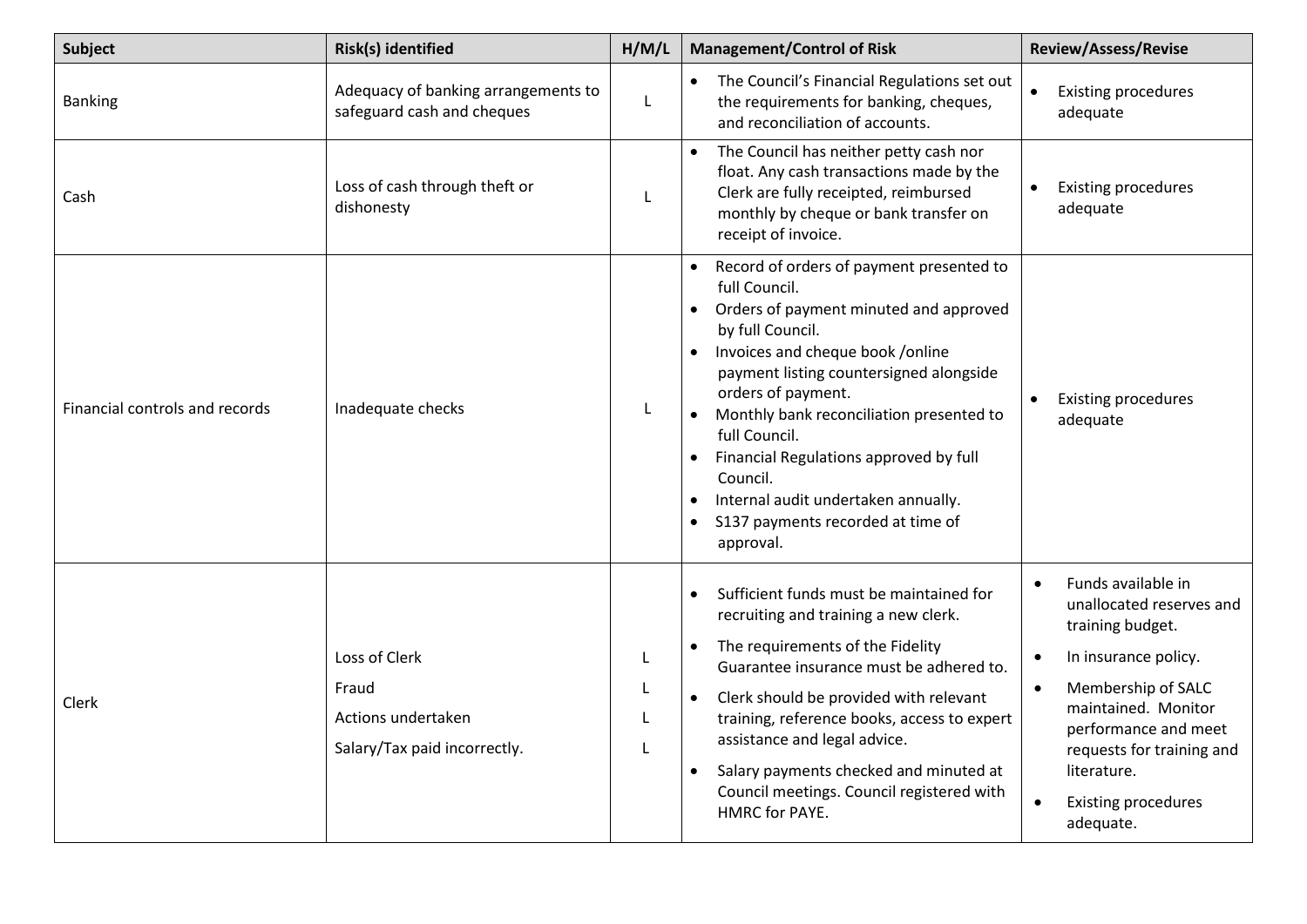| <b>Subject</b>                             | Risk(s) identified                                                                             | H/M/L | <b>Management/Control of Risk</b>                                                                                                                                                                            | <b>Review/Assess/Revise</b>                                                                                                                                     |  |
|--------------------------------------------|------------------------------------------------------------------------------------------------|-------|--------------------------------------------------------------------------------------------------------------------------------------------------------------------------------------------------------------|-----------------------------------------------------------------------------------------------------------------------------------------------------------------|--|
| Election costs                             | Unexpected election costs                                                                      | M     | • Risk is higher in election year. There are no<br>measures which can be adopted to<br>minimise the risk of a contested election.<br>Adequate reserves should be maintained<br>to meet any unexpected costs. | Council has unallocated<br>reserves in<br>budget/precept figures.                                                                                               |  |
| <b>VAT</b>                                 | Reclaims not put in on a timely basis                                                          | L.    | • VAT claims undertaken annually following<br>Financial Regulations.<br>Internal auditor reviews HMRC VAT<br>$\bullet$<br>returns.                                                                           | <b>Existing procedures</b><br>adequate.                                                                                                                         |  |
| Compliance with borrowing<br>restrictions  | Borrowing outside restrictions                                                                 | L     | • Financial Regulations adhered to.<br>• No borrowing at present.                                                                                                                                            | <b>Existing procedures</b><br>adequate.                                                                                                                         |  |
| <b>Annual Return</b>                       | Not submitted within time limits                                                               |       | • Annual Return is completed and signed by<br>the Council, submitted to the internal<br>auditor for completion and signing, then<br>checked and sent to the external auditor<br>within the time limit.       | <b>Existing procedures</b><br>adequate.                                                                                                                         |  |
| <b>General Data Protection Regulations</b> | Non-compliance with GDPR/risk of<br>fine                                                       | L     | Council is registered with the Information<br>$\bullet$<br>Commissioner's Office.                                                                                                                            | Compliance with GDPR<br>$\bullet$<br>was put in place during<br>May-July 18 with adoption<br>of appropriate policies and<br>review of existing data<br>records. |  |
| <b>Liability</b><br>4.                     |                                                                                                |       |                                                                                                                                                                                                              |                                                                                                                                                                 |  |
| <b>Public liability</b>                    | Risk to third party, property or<br>individuals/ legal liability as part of<br>asset ownership | L     | Insurance in place, risk assessment of any<br>individual event undertaken.                                                                                                                                   | <b>Existing procedures</b><br>adequate.                                                                                                                         |  |
| <b>Employer Liability</b>                  | Non-compliance with Employment<br>Law                                                          | L     | SALC used for HR support.<br>Parish Council member of NALC/SALC.<br>Annual review of Clerks salary.<br>Annual appraisal of employee(s).                                                                      | <b>Existing procedures</b><br>adequate.                                                                                                                         |  |
| <b>HMRC</b> compliance                     | Comply with HMRC requirements                                                                  | L.    | Receive HMRC updates electronically.<br>$\bullet$<br>Internal auditor support.<br>٠                                                                                                                          | <b>Existing procedures</b><br>adequate.                                                                                                                         |  |